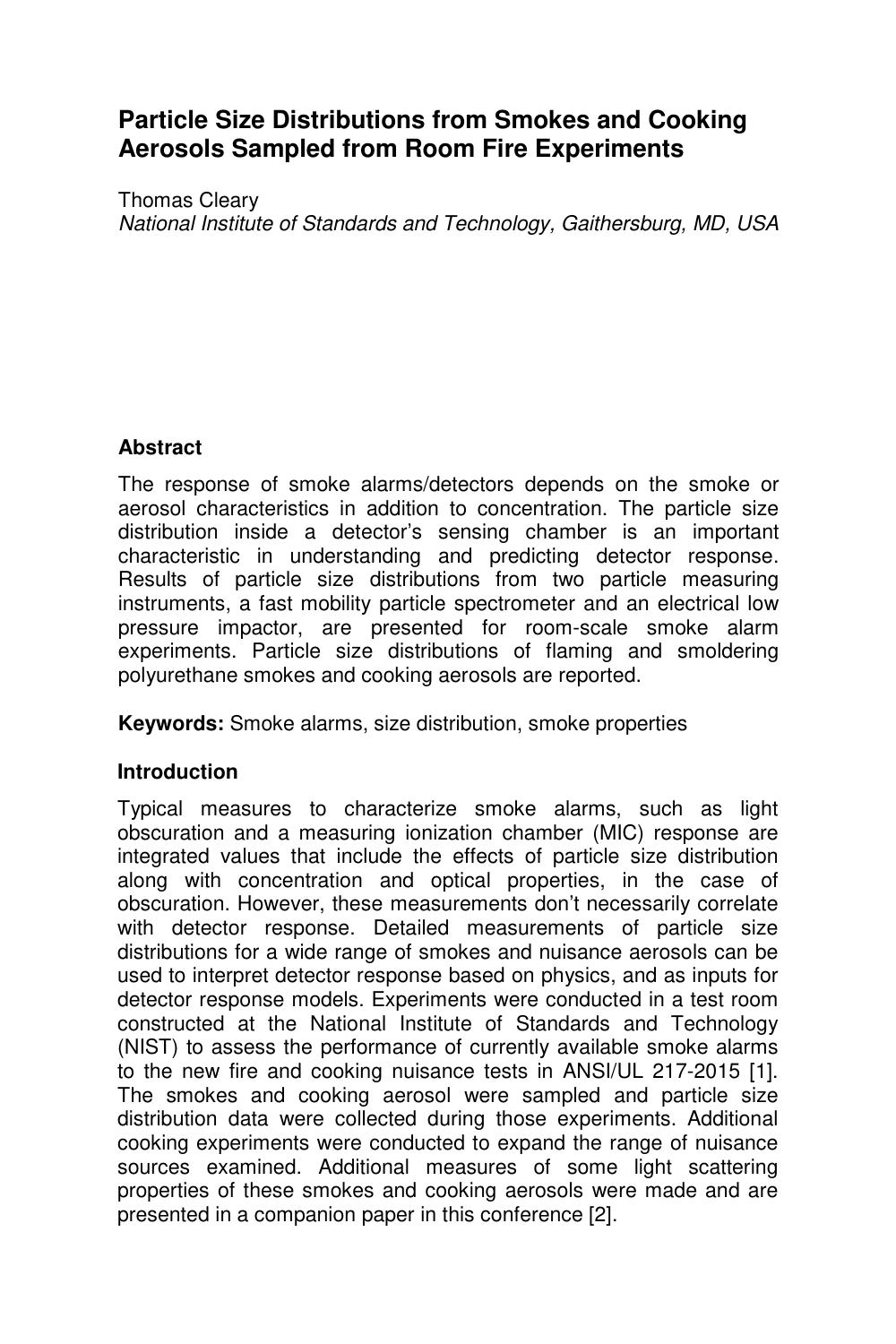# **Experimental**

For each experiment, aerosol was sampled from a ceiling location near a light obscuration meter. The relative combined standard uncertainty of the obscuration meter was 4 % of the value in units of %/ft. obscuration (U.S. industry standard units) [1]. The sampling flow passed through an aerosol neutralizer to condition the charge distribution of the particles to a known state prior to entering the measuring instruments.

Two instruments were used to gather particle size distribution data: an electrical low-pressure impactor (ELPI) [2] and a fast mobility particle spectrometer (FMPS) based on the electrical aerosol spectrometer design from Tartu University [3]. Each instrument records data continuously at a rate of 1 Hz. The ELPI classifies particles based on their aerodynamic diameter (a spherical particle with a density equal to 1 g/cm<sup>3</sup> has an aerodynamic diameter equal to its physical diameter), while the FMPS classifies particles based on their electrical mobility diameter (a spherical particle of any density has the same mobility diameter as its physical diameter). Each instrument senses net electrical charge on particles to quantify concentrations. The measurement range of the ELPI is from 0.03 µm to 10 µm, while the measurement range of the FMPS is from 0.005 µm to 0.5 µm. The relative combined standard uncertainty for the measured particle sizes is estimated at 10 %. This does not include biases from the finite measurement ranges of the instruments.

#### **Results**

Results are presented for flaming and smoldering polyurethane foam, broiling hamburgers, frying hamburger, stir-frying vegetables, toasting bread, and heating cooking oil in a pan. See [1] for details regarding the sources and the room configurations. Figures 1-7 show the number concentration from the FMPS and ELPI (in only Figures 1-6) compared to the beam obscuration at the ceiling sampling location. In all cases the ELPI number concentration is lower than the FMPS since the ELPI does not count particles below about 0.03 µm. This tends to skew the geometric mean size to a larger diameter. The beam obscuration followed the number concentrations in some cases, but lagged in other cases, notably toasting bread and heating cooking oil. These sources tend to produce a large quantity of small particles early on that don't obscure the beam to an observable extent.

The toasting bread experiment was partitioned into two phases depending on the beam obscuration (Figure 5) and considered separately for the size distribution reporting, a light toasting phase from about 200 s to 300 s with an obscuration below 0.2 %/ft., and a dark toasting phase from about 400 s to 500 s with an obscuration range between 3.0 %/ft. and 19 %/ft.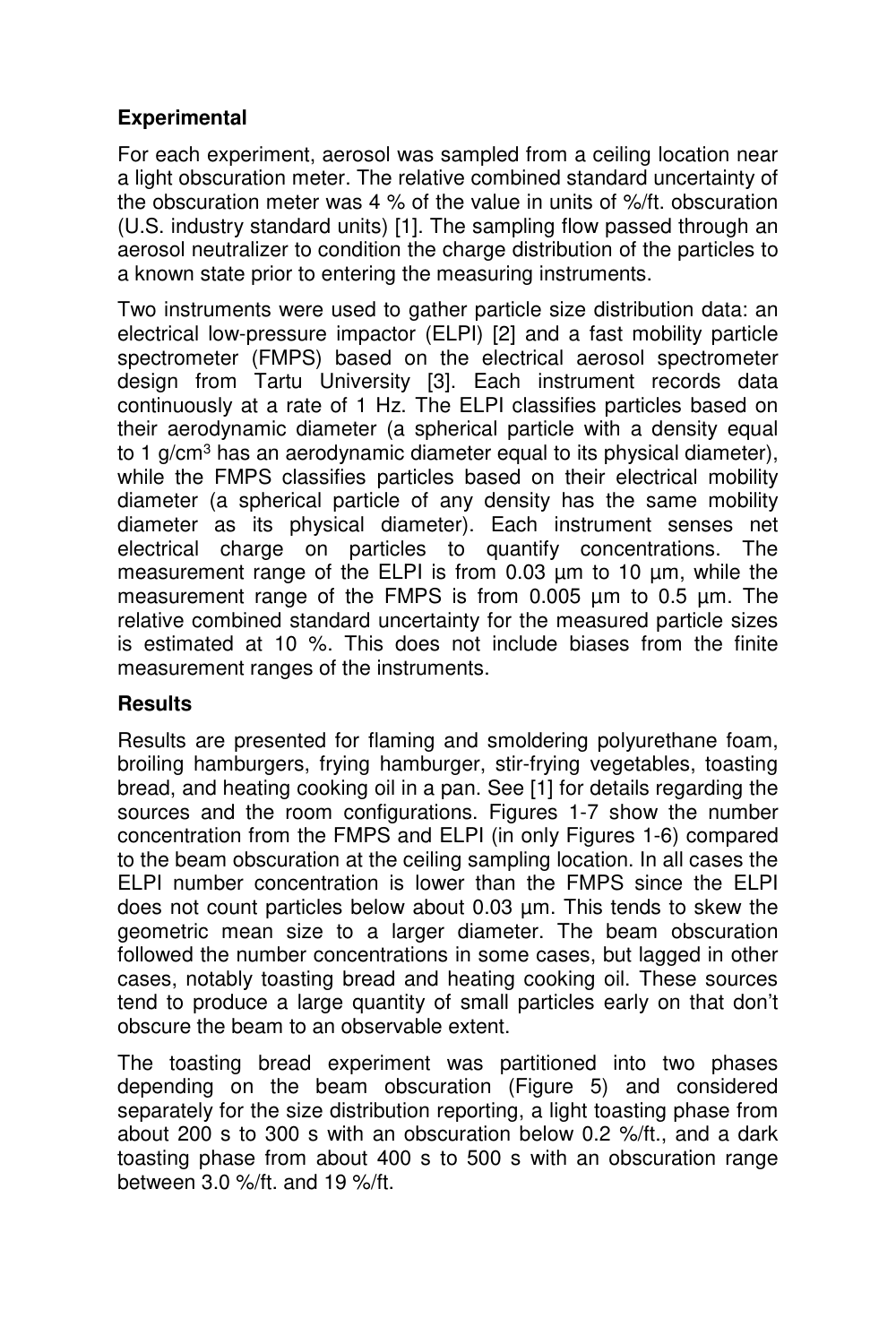

Figure 1. Number concentration results for broiling hamburgers.



Figure 2. Number concentration results for frying hamburger.



Figure 3. Number concentration results for stir-frying vegetables.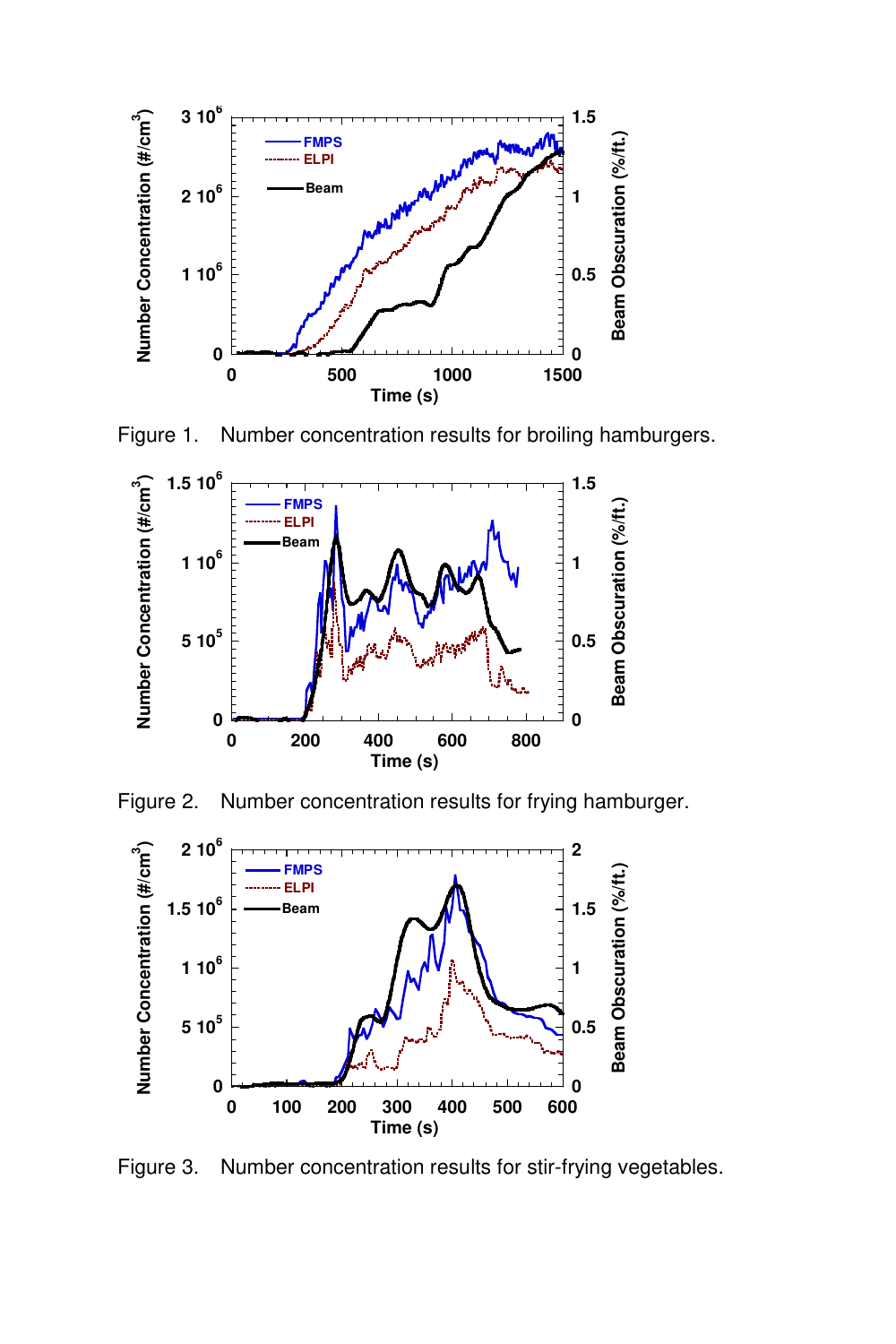

Figure 4. Number concentration results for heating cooking oil.



Figure 5. Number concentration results for toasting bread.



Figure 6. Number concentration results for smoldering foam.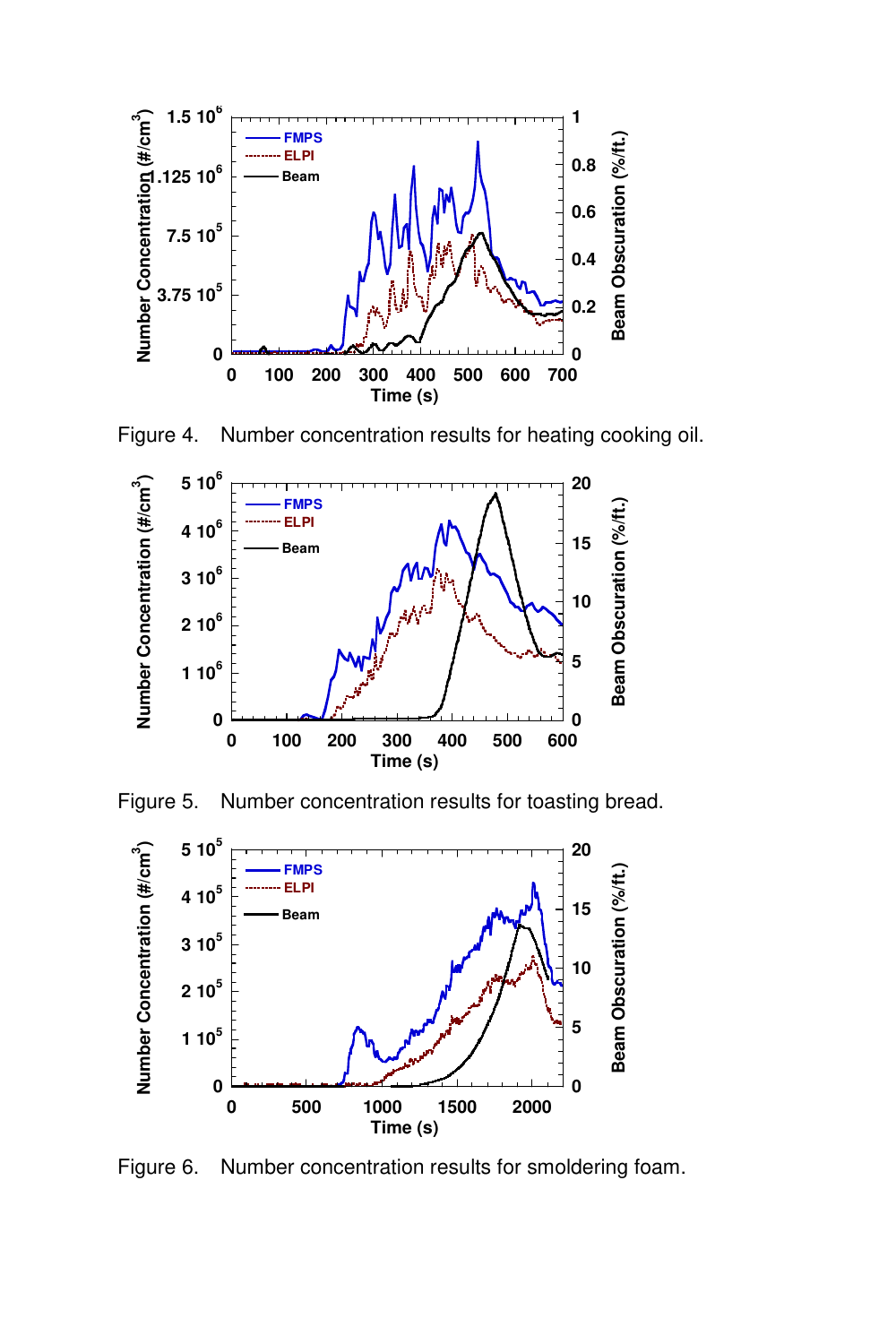

Figure 7. Number concentration results for flaming foam.

Table 1 details the measured and fitted particle sizes from the FMPS and ELPI over a fixed obscuration range.

The geometric mean particle diameter  $(d_g)$  was calculated using Eq. 1

$$
\ln(d_g) = \frac{\sum (n_i \cdot \ln(d_i))}{N} \qquad \qquad \text{Eq. 1}
$$

where  $n_i$  is the number of particles of size group  $d_i$  (channel or impactor stage), and  $N$  is the total number of particles. The mass mean diameter  $(d_{mm})$  was calculated using Eq. 2.

$$
d_{mm} = \frac{\sum (m_i \cdot d_i)}{M}
$$
 Eq. 2

where  $m_i$  is the mass of particles of size group  $d_i,$  and  $M$  is the mass of all particles.

The data were also fitted to a log-normal distribution ( $d_g$  or  $d_{mm}$  and a geometric standard deviation,  $\sigma_{q}$ ) as is typical of aerosol size distributions. The geometric standard deviation is indicative of the breadth of the distribution, where a value of one indicates a monodisperse single size. In terms of a cumulative fraction of mass or number about 68.2 % is located within sizes  $d/\sigma_g$  and  $d \times \sigma_g$  for a lognormal distribution.

No ELPI mass distribution data is presented for the light toast case due to the low mass signal. No ELPI data is presented for the flaming foam case because the device response is complicated by the structure and apparent density of fractal soot agglomerates. A calculated mass mean diameter for the FMPS is not presented.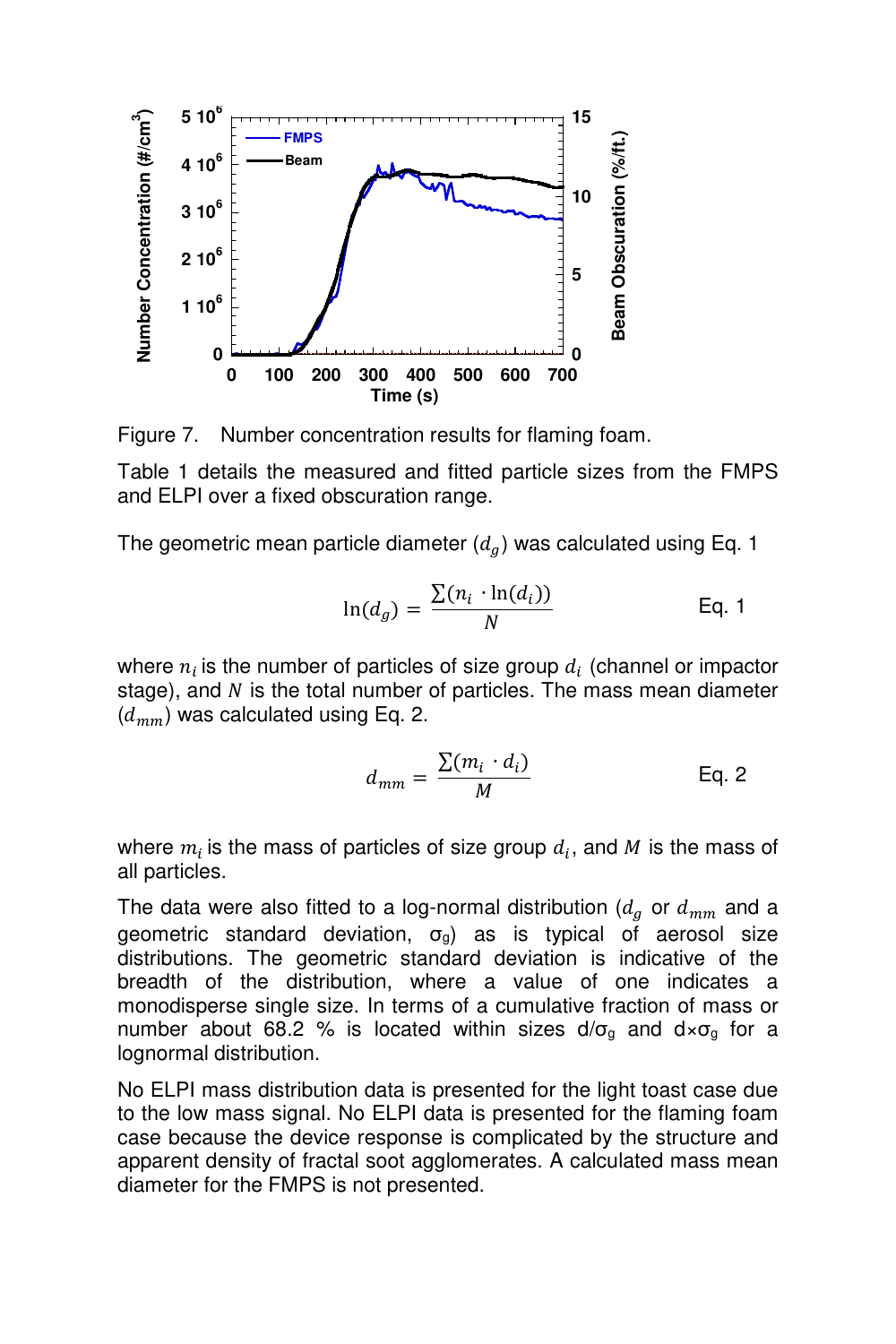| Broiling hamburgers - Obscuration range 0.5 %/ft. to 1.0 %/ft.    |                            |                            |                      |                          |              |                |  |  |  |  |
|-------------------------------------------------------------------|----------------------------|----------------------------|----------------------|--------------------------|--------------|----------------|--|--|--|--|
| Device                                                            | <b>Number Distribution</b> |                            |                      | <b>Mass Distribution</b> |              |                |  |  |  |  |
|                                                                   | (geometric mean diameter)  |                            |                      | (mass mean diameter)     |              |                |  |  |  |  |
|                                                                   | $d_a$ calc                 | $d_q$ fit                  | $\sigma_{g}$ fit     | $d_{mm}$ calc            | $d_{mm}$ fit | $\sigma_g$ fit |  |  |  |  |
|                                                                   | $(\mu m)$                  | $(\mu m)$                  |                      | $(\mu m)$                | $(\mu m)$    |                |  |  |  |  |
| <b>FMPS</b>                                                       | 0.074                      | 0.084                      | 1.71                 |                          | 0.15         | 1.56           |  |  |  |  |
| Std Dev*                                                          | 0.005                      | 0.006                      | 0.02                 |                          | 0.01         | 0.02           |  |  |  |  |
|                                                                   |                            |                            |                      |                          |              |                |  |  |  |  |
| <b>ELPI</b>                                                       | 0.092                      | 0.083                      | 2.52                 | 0.41                     | 0.31         | 1.76           |  |  |  |  |
| <b>Std Dev</b>                                                    | 0.004                      | 0.006                      |                      |                          |              |                |  |  |  |  |
| Frying hamburger - Obscuration range 0.75 %/ft. to 1.0 %/ft.      |                            |                            |                      |                          |              |                |  |  |  |  |
| Device                                                            | Number Distribution        |                            |                      | <b>Mass Distribution</b> |              |                |  |  |  |  |
|                                                                   | (geometric mean diameter)  |                            |                      | (mass mean diameter)     |              |                |  |  |  |  |
|                                                                   | $d_a$ calc                 | $d_q$ fit                  | $\sigma_g$ fit       | $d_{mm}$ calc            | $d_{mm}$ fit | $\sigma_g$ fit |  |  |  |  |
|                                                                   | $(\mu m)$                  | $(\mu m)$                  |                      | $(\mu m)$                | $(\mu m)$    |                |  |  |  |  |
| <b>FMPS</b>                                                       | 0.057                      | 0.058                      | 1.98                 |                          | 0.21         | 1.75           |  |  |  |  |
| <b>Std Dev</b>                                                    | 0.005                      | 0.005                      | 0.02                 |                          | 0.01         | 0.02           |  |  |  |  |
|                                                                   |                            |                            |                      |                          |              |                |  |  |  |  |
| <b>ELPI</b>                                                       | 0.099                      | 0.085                      | 2.53                 | 0.60                     | 0.55         | 1.92           |  |  |  |  |
| <b>Std Dev</b>                                                    |                            |                            |                      |                          | 0.03         | 0.07           |  |  |  |  |
| Stir-frying vegetables - Obscuration range 1.0 %/ft. to 1.5 %/ft. |                            |                            |                      |                          |              |                |  |  |  |  |
| Device                                                            |                            | <b>Number Distribution</b> |                      | <b>Mass Distribution</b> |              |                |  |  |  |  |
|                                                                   | (geometric mean diameter)  |                            |                      | (mass mean diameter)     |              |                |  |  |  |  |
|                                                                   | $d_q$ calc                 | $d_q$ fit                  | $\sigma_{g}$ fit     | $d_{mm}$ calc            | $d_{mm}$ fit | $\sigma_g$ fit |  |  |  |  |
|                                                                   | $(\mu m)$                  | $(\mu m)$                  |                      | $(\mu m)$                | $(\mu m)$    |                |  |  |  |  |
| <b>FMPS</b>                                                       | 0.041                      | 0.039                      | 3.22                 |                          | 0.19         | 1.68           |  |  |  |  |
| <b>Std Dev</b>                                                    | 0.008                      | 0.013                      | 0.30                 |                          | 0.01         | 0.01           |  |  |  |  |
|                                                                   |                            |                            |                      |                          |              |                |  |  |  |  |
| <b>ELPI</b>                                                       | 0.11                       | 0.11                       | 2.6                  | 0.67                     | 0.52         | 2.03           |  |  |  |  |
| <b>Std Dev</b>                                                    | 0.01                       | 0.01                       |                      |                          | 0.08         | 0.16           |  |  |  |  |
| Heating cooking oil - Obscuration range 0.05 %/ft. to 0.5 %/ft.   |                            |                            |                      |                          |              |                |  |  |  |  |
| Device                                                            | <b>Number Distribution</b> |                            |                      | <b>Mass Distribution</b> |              |                |  |  |  |  |
|                                                                   | (geometric mean diameter)  |                            |                      | (mass mean diameter)     |              |                |  |  |  |  |
|                                                                   | $d_q$ calc                 | $d_q$ fit                  | $\sigma_{\rm g}$ fit | $d_{mm}$ calc            | $d_{mm}$ fit | $\sigma_g$ fit |  |  |  |  |
|                                                                   | $(\mu m)$                  | $(\mu m)$                  |                      | $(\mu m)$                | $(\mu m)$    |                |  |  |  |  |
| <b>FMPS</b>                                                       | 0.049                      | 0.051                      | 1.93                 |                          | 0.168        | 1.76           |  |  |  |  |
| <b>Std Dev</b>                                                    | 0.005                      | 0.005                      | 0.04                 |                          | 0.08         | 0.15           |  |  |  |  |
|                                                                   |                            |                            |                      |                          |              |                |  |  |  |  |
| <b>ELPI</b>                                                       | 0.082                      | 0.080                      | 2.16                 | 0.46                     | 0.38         | 2.01           |  |  |  |  |
| <b>Std Dev</b>                                                    | 0.007                      |                            | 0.07                 | 0.07                     | 0.07         | 0.19           |  |  |  |  |

Table 1. Particle size averaged over a fixed obscuration range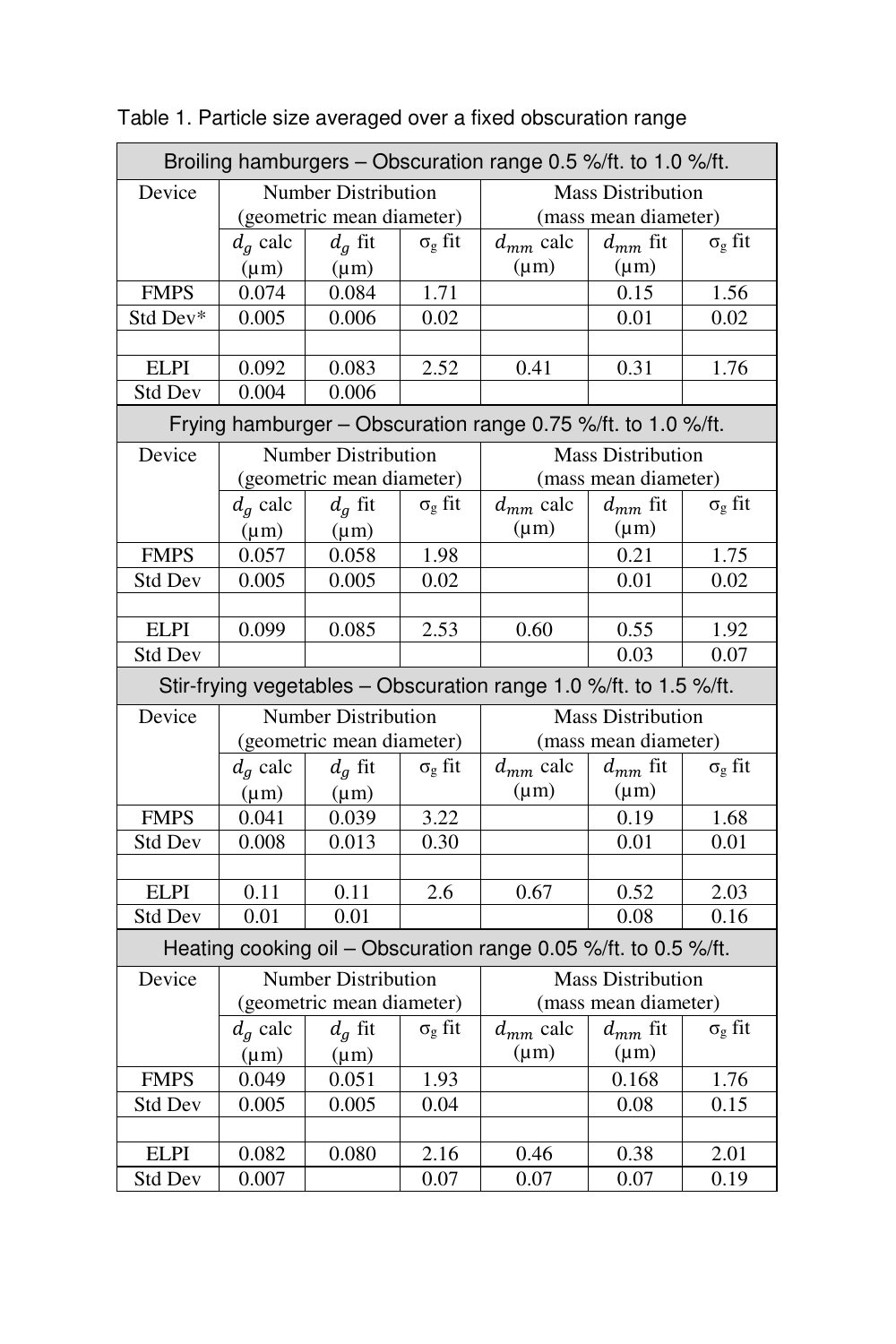| Light toasting bread - Obscuration Range less than 0.2 %/ft.  |                                                         |                            |                  |                               |                          |                      |  |  |  |
|---------------------------------------------------------------|---------------------------------------------------------|----------------------------|------------------|-------------------------------|--------------------------|----------------------|--|--|--|
| Device                                                        |                                                         |                            |                  | <b>Mass Distribution</b>      |                          |                      |  |  |  |
|                                                               | <b>Number Distribution</b><br>(geometric mean diameter) |                            |                  | (mass mean diameter)          |                          |                      |  |  |  |
|                                                               | $d_a$ calc                                              | $d_g$ fit                  | $\sigma_g$ fit   | $d_{mm}$ calc<br>$d_{mm}$ fit |                          | $\sigma_g$ fit       |  |  |  |
|                                                               | $(\mu m)$                                               | $(\mu m)$                  |                  | $(\mu m)$                     | $(\mu m)$                |                      |  |  |  |
| <b>FMPS</b>                                                   | 0.047                                                   | 0.048                      | 1.49             |                               | 0.075                    | 1.44                 |  |  |  |
| Std Dev                                                       | 0.007                                                   | 0.007                      | 0.013            |                               | 0.008                    | 0.03                 |  |  |  |
|                                                               |                                                         |                            |                  |                               |                          |                      |  |  |  |
| <b>ELPI</b>                                                   | 0.056                                                   | 0.042                      | 1.63             |                               |                          |                      |  |  |  |
| <b>Std Dev</b>                                                | 0.003                                                   | 0.001                      | 0.09             |                               |                          |                      |  |  |  |
| Dark toasting bread - Obscuration range 3.0 %/ft. to 19 %/ft. |                                                         |                            |                  |                               |                          |                      |  |  |  |
| Device                                                        | Number Distribution                                     |                            |                  | <b>Mass Distribution</b>      |                          |                      |  |  |  |
|                                                               | (geometric mean diameter)                               |                            |                  | (mass mean diameter)          |                          |                      |  |  |  |
|                                                               | $d_a$ calc                                              | $d_g$ fit                  | $\sigma_{g}$ fit | $d_{mm}$ calc                 | $d_{mm}$ fit             | $\sigma_g$ fit       |  |  |  |
|                                                               | $(\mu m)$                                               | $(\mu m)$                  |                  | $(\mu m)$                     | $(\mu m)$                |                      |  |  |  |
| <b>FMPS</b>                                                   | 0.10                                                    | 0.11                       | 1.51             |                               | 0.18                     | 1.48                 |  |  |  |
| <b>Std Dev</b>                                                | 0.01                                                    | 0.01                       | 0.02             |                               | 0.02                     | 0.02                 |  |  |  |
|                                                               |                                                         |                            |                  |                               |                          |                      |  |  |  |
| <b>ELPI</b>                                                   | 0.16                                                    | 0.20                       | 2.72             | 0.77                          | 0.68                     | 1.65                 |  |  |  |
| <b>Std Dev</b>                                                | 0.05                                                    | 0.06                       | 0.30             | 0.08                          | 0.10                     | 0.12                 |  |  |  |
| Smoldering foam - Obscuration range 1.0 %/ft. to 5.0 %/ft.    |                                                         |                            |                  |                               |                          |                      |  |  |  |
| Device                                                        |                                                         | <b>Number Distribution</b> |                  |                               | <b>Mass Distribution</b> |                      |  |  |  |
|                                                               | (geometric mean diameter)                               |                            |                  | (mass mean diameter)          |                          |                      |  |  |  |
|                                                               | $d_a$ calc                                              | $d_q$ fit                  | $\sigma_{g}$ fit | $d_{mm}$ calc                 | $d_{mm}$ fit             | $\sigma_g$ fit       |  |  |  |
|                                                               | $(\mu m)$                                               | $(\mu m)$                  |                  | $(\mu m)$                     | $(\mu m)$                |                      |  |  |  |
| <b>FMPS</b>                                                   | 0.12                                                    | 0.13                       | 1.52             |                               | 0.21                     | 1.55                 |  |  |  |
| <b>Std Dev</b>                                                | 0.01                                                    | 0.01                       | 0.03             |                               | 0.01                     | 0.02                 |  |  |  |
|                                                               |                                                         |                            |                  |                               |                          |                      |  |  |  |
| <b>ELPI</b>                                                   | 0.21                                                    | 0.30                       | 1.67             | 1.2                           | 0.92                     | 2.25                 |  |  |  |
| <b>Std Dev</b>                                                | 0.01                                                    | 0.01                       | 0.06             | 0.04                          | 0.06                     | 0.06                 |  |  |  |
| Flaming foam - Obscuration range 3.0 %/ft. to 10 %/ft.        |                                                         |                            |                  |                               |                          |                      |  |  |  |
| Device                                                        | Number Distribution                                     |                            |                  | <b>Mass Distribution</b>      |                          |                      |  |  |  |
|                                                               | (geometric mean diameter)                               |                            |                  | (mass mean diameter)          |                          |                      |  |  |  |
|                                                               | $d_a$ calc                                              | $d_g$ fit                  | $\sigma_g$ fit   | $d_{mm}$ calc                 | $d_{mm}$ fit             | $\sigma_{\rm g}$ fit |  |  |  |
|                                                               | $(\mu m)$                                               | $(\mu m)$                  |                  | $(\mu m)$                     | $(\mu m)$                |                      |  |  |  |
| <b>FMPS</b>                                                   | 0.13                                                    | 0.14                       | 1.59             |                               | 0.23                     | 1.36                 |  |  |  |
| <b>Std Dev</b>                                                | 0.01                                                    | 0.01                       | 0.05             |                               | 0.01                     | 0.02                 |  |  |  |

Table 1. Cont. Particle size averaged over a fixed obscuration range

**\*** The standard deviation (Std Dev) is the computed value over the time internal representing the fixed obscuration range.